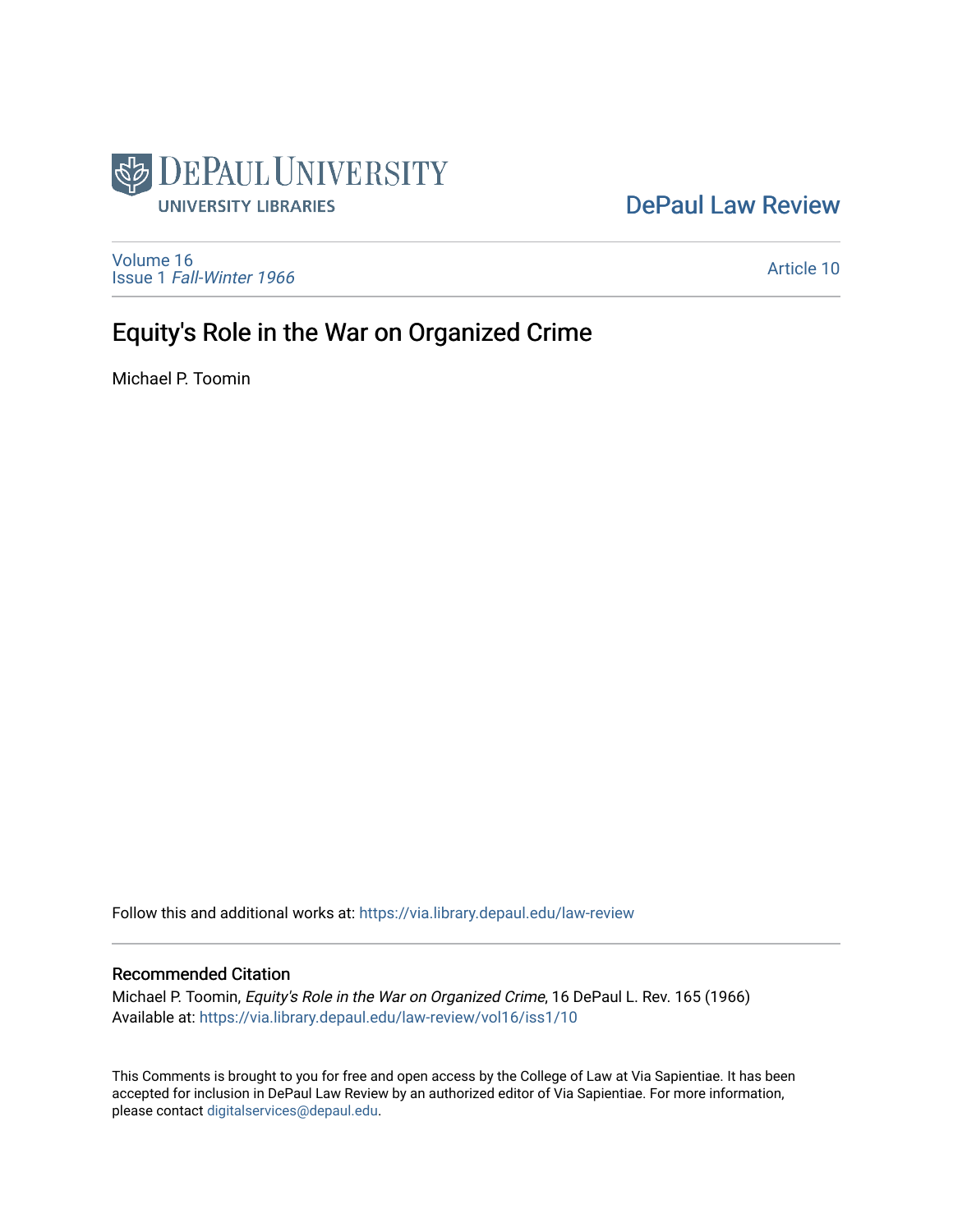#### **COMMENTS**

has granted and protected the rights of employees and unions. Extending such protection to its own employees will not result in any breakdown of government. On the contrary, granting the public employee a voice in the determination of the conditions under which he works will promote better managerial techniques and make for more, not less, efficient government.

### *Herbert Hoffman*

### EQUITY'S ROLE IN THE WAR ON ORGANIZED CRIME

The beast of organized crime is not a thing of the past. Nor is it tamed. It remains a powerful foe with which we must be concerned for many years to come.'

Organized crime is a cancerous threat to the entire fabric of American society. Its tentacles reach out across the nation, seizing upon every conceivable opportunity to expand its illicit operations. Through a myriad of illegal activities the criminal organization is able to diffuse itself into virtually every community; and though gambling, narcotics, prostitution and loan-sharking are undoubtedly the most widely publicized of crime syndicate ventures, they by no means exhaust the list. Like the giants of commerce and industry, diversification is the key; and, as with these vast corporate entities the financial yields are staggering.<sup>2</sup>

One might well pause to reflect upon the effectiveness of society's response. We have witnessed endless hearing upon hearing conducted by both federal and state investigatory bodies, but the menace remains. There has been legislation upon legislation, both proposed and enacted, yet the enemy still does battle. Nor has the response been limited to the public arena alone, for private organizations have answered the call as well.<sup>3</sup> Though these efforts are, of course, to be commended, it is submitted that the overall results to date have been minimal. Perhaps, then, in our zeal to develop new and untried methods of attack, we have overlooked a weapon which has long lain dormant-the inherent power of equity to stem the advance of this enemy from within.

**1** Kennedy, *Proposals for Meeting the Challenge of Interstate Organized Crime,* 38 **NOTRE** DAME LAW. 637, 640 (1963).

**2** Hoover, *The War on Organized Crime,* 13 DE PAUL L. REv. **195** (1964); Hundley, *The Nature of Interstate Organized Crime and Problems in Law Enforcement,* 38 **NoTRE DAME** LAW. 627 (1963); King, *The Control of Organized Crime in America 4* **STAN.** L. REv. *52* (1961).

<sup>3</sup> Atypical among these are the Association of Attorneys General, the International Association of Chiefs of Police, and the recently conceived National District Attorney's Association discussed in Scott, *Organized Law Enforcement v. Organized Crime,* 51 A.B.A. J. 932 (Oct. **1965).**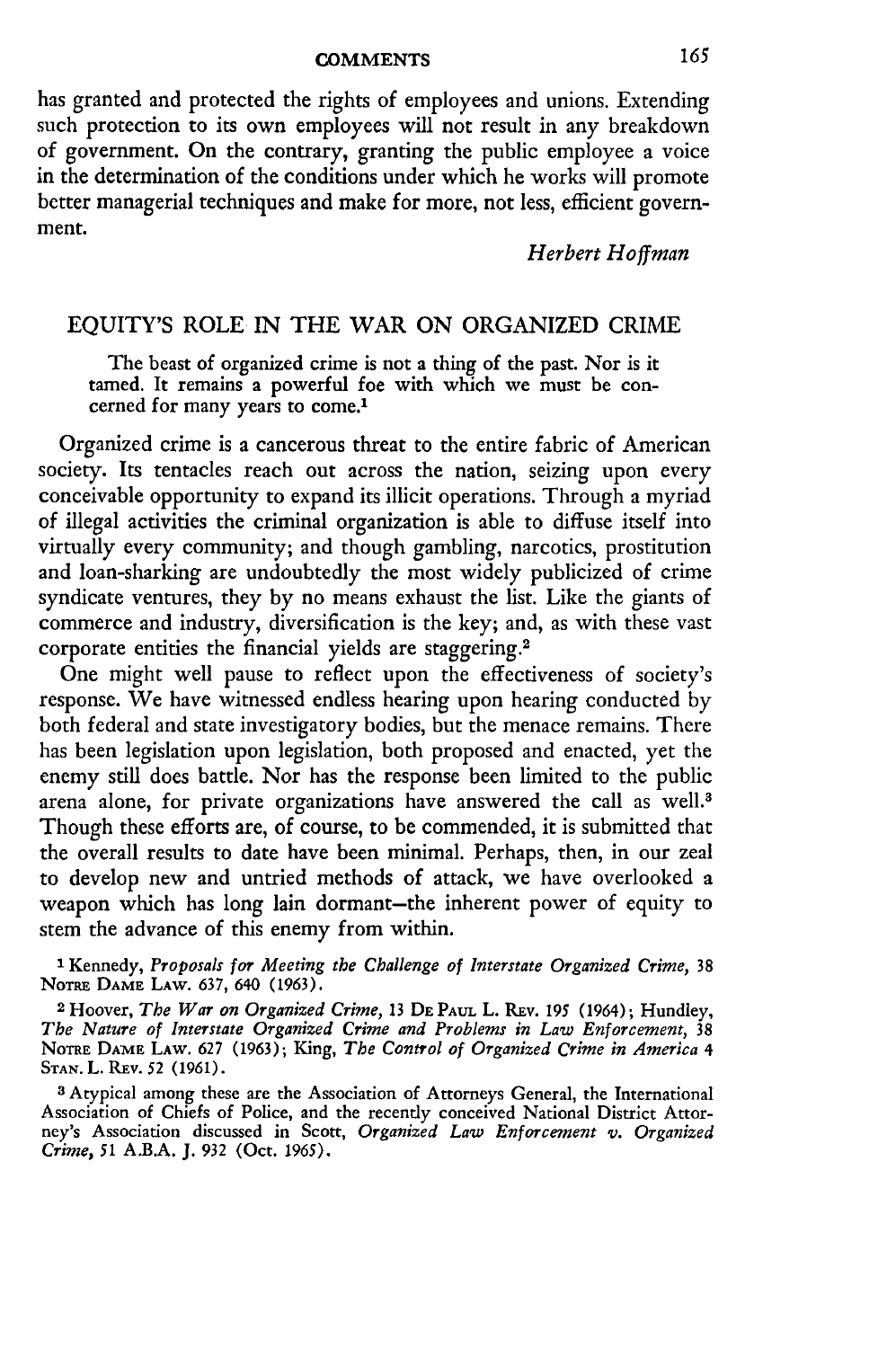It is the purpose of this paper to examine the feasibility of such an approach. In the course of this examination consideration will first be given to determine whether there is existing within our framework of jurisprudence a sound basis for the exercise of equitable jurisdiction. Attention will then be directed to the practicalities involved in the deployment of this weapon; and lastly, to meeting the objections which would be likely to be invoked should this concept prove workable.

#### **THE JURISDICTIONAL QUESTION**

Basic to any sound understanding of equitable law enforcement is an appreciation of our Anglo-American system of jurisprudence, with its three-fold divisions into the criminal law, common law, and equity. As to the nature of the latter, Professor Langdell has observed that, ironically, equitable relief is based almost exclusively upon those measures of compulsion and coercion which the common law, like numerous other systems, has rejected.4

It is in these attributes of compulsion and coercion that the value of equitable law enforcement is manifested. Langdell aptly laid the foundation for such deployment in his observation of the manner in which equity accomplishes its purpose:

[T]he court first ascertains and decides what, if anything, the person complained of ought to do or refrain from doing; then by its order or decree it commands him to do or refrain from doing . . . and finally, if he refuses or neglects to obey the order or decree, it punishes him by imprisonment for his disobedience.<sup>5</sup>

Turning now to a consideration of equitable jurisdiction over criminal acts, it has long been recognized that the Chancellor will neither undertake to enforce the criminal law, nor will he enjoin the commission of a crime as such.6 Though the foregoing statement indisputably represents the status of the law today, it should be understood that this rule has not always obtained. On the contrary, there is ample precedent to support the view that during an earlier and more turbulent period of English history, the Chancellor often invoked the strong arm of equity to restrain the commission of public wrongs.<sup>7</sup>

**<sup>4</sup>**Langdell, *A Brief Survey of Equity Jurisdiction,* **1 HARV. L. REv. 111 (1887).** *5 Id.* at 117.

<sup>6</sup> Heber v. Portland Gold Mining Co., 64 Colo. 352, 172 Pac. 12 (1918); People v. Prouty, **262** Ill. **218,** 104 N.E. 387 (1914); Commonwealth v. Stratton Finance Co., 310 Mass. 469, 38 N.E.2d 640 (1941); People *ex rel.* Bennett v. Laman, 277 N.Y. 368, 14 N.E. 2d 439 (1938). See also 4 POMEROY, **EQUITY JURISPRUDENCE S** 1347 (5th ed. 1941).

**7.** Maloney, *Injunctive Law Enforcement: Leaven or Secret Weapon,* **1 MERCER** L. REv. 1 (1949); 1 STORY, **EQUITY JURISPRUDENCE S** 48 (1836).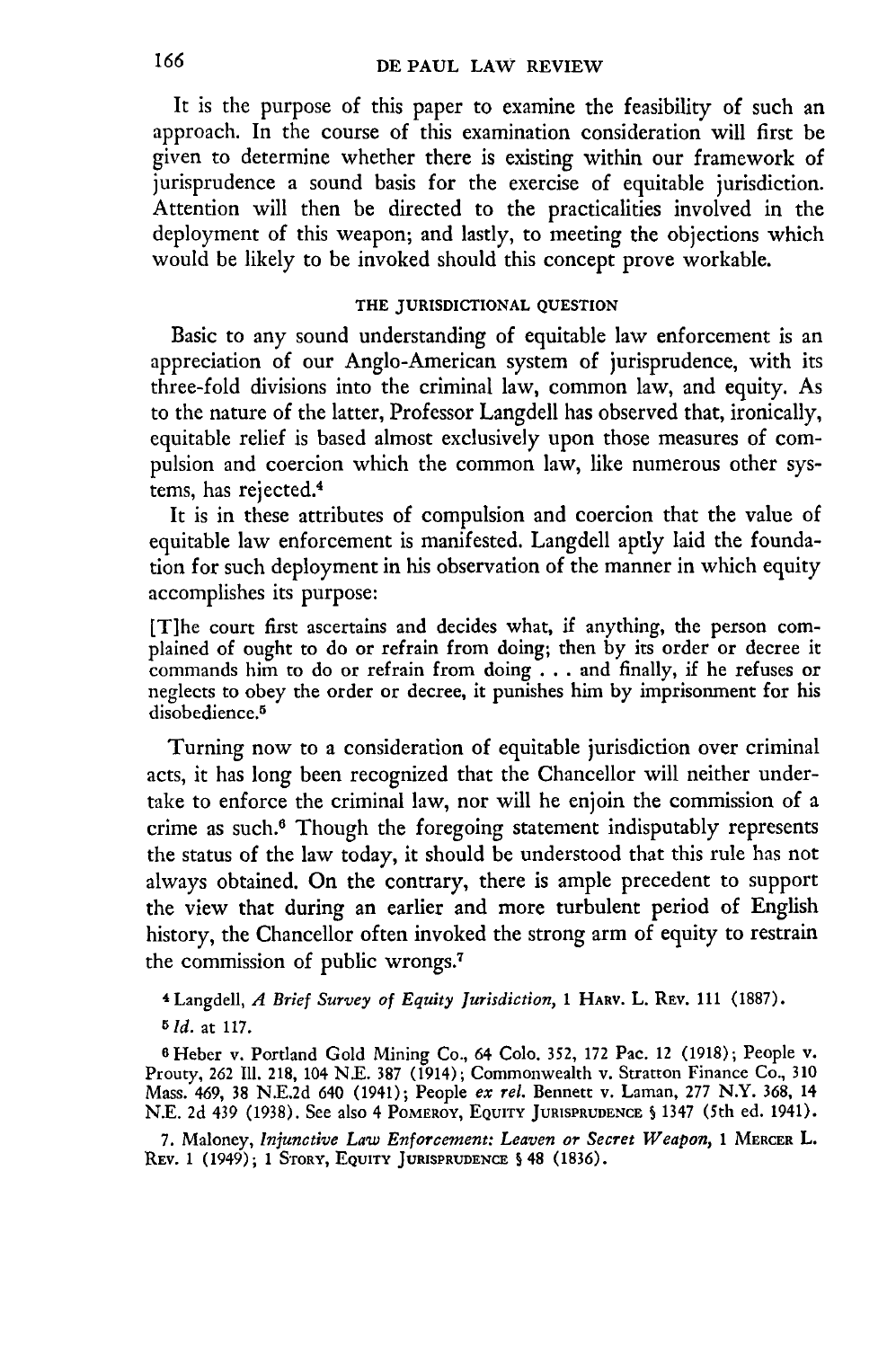Such was the case in an early bill addressed to the Chancellor during the last years of Richard **11,8** wherein the suppliant complained of a breach of the King's Peace **by** one Roger de Wanderford, who:

[P]ut in wait many persons, unknown and of ill fame, collected and assembled from divers parts, armed also with habergines, palettes, iron gloves, as well as with plate and divers other armour [who] . . . against the peace of our Lord The King... did ambush themselves to kill and murder the said suppliant.<sup>9</sup>

Blackstone, in commenting on bills of this nature, noted that mention of this ancient practice could be found as early as the laws of Edward The Confessor.<sup>10</sup> The rationale employed by the Chancellor in invoking his jurisdiction was predicated upon the belief that the common law courts were overawed by the power of local barons, and were thus unable to provide an adequate remedy for breaches of the public peace.<sup>11</sup> The power of equity to entertain such causes unquestionably continued well into the Tudor Era, but with the rise of the Star Chamber, its criminal jurisdiction became gradually obsolete.<sup>12</sup>

Though the tyrannical usurpations of the Star Chamber ended with its abolition in the reign of Charles I,<sup>13</sup> chancery never ceased to protect land or incorporeal heriditaments from irreparable injury-notwithstanding the fact that the act complained of was also a crime. 14 The criminality of a particular act thus came to be viewed as a neutral factor which would neither confer jurisdiction nor oust what was otherwise valid.<sup>15</sup>

Chancery's jurisdiction over acts which possessed this sort of "dual capacity" is most clearly seen in connection with the subject of public nuisances. It should become readily apparent that within this fruitful area

**8** 1377-1399.

**9** 10 **SELECT CASES IN** CHANCERY (Selden Society) 5 (1397).

**10 4 BLACKSTONE, COMMENTARIES S** 252 (3rd ed. 1768).

**<sup>11</sup>**"No doubt the great majority of the cases in which relief was sought because of failure of relief at law in the latter half of the fourteenth century were cases of outrage arising out of the state of civil war and lack of law enforcement which characterized the period." WALSH, **EQUITY 5** 3 (1930).

**<sup>12</sup>**Mack, *The Revival of Criminal Equity, 16* HARV. L. REV. 389 (1903).

**<sup>13</sup>**16 Car **I** c.10 (1640).

<sup>14</sup> "A court of equity has no criminal jurisdiction, but it lends its assistance to a man who has ... a right of property, and ... makes out that an action at law will not be a sufficient remedy **.. ."** Lord Mansfield in Macaulay v. Shackell. **.1** Bligh **N.S. 96,127,** 4 Eng. Rep. **809, 820 (1827).** *Accord,* United States v. American Bond **&** Mortgage Co., **31 F.2d** 448 **(N.D. Il. 1929);** Village of Spillertown v. Prewitt, 21 **111. 2d 228, 171 N.E.2d 582 (1961);** Burden v. Hoover, **9 Ill. 2d** 114, **137 N.E.2d 59 (1956);** People v. City of St. Louis, **10 Ill. 351 (1848).**

**<sup>15</sup>**See Note, 28 **FORDHAM** L. REV. 161 (1959). *Accord, In re* Debs, 158 **U.S.** 564 **(1895);** Allis Chalmers v. Reliable Lodge, **111** Fed. 264 **(N.D. Ill. 1901);** Cella v. People, 112 **IIl. App. 376** (1904).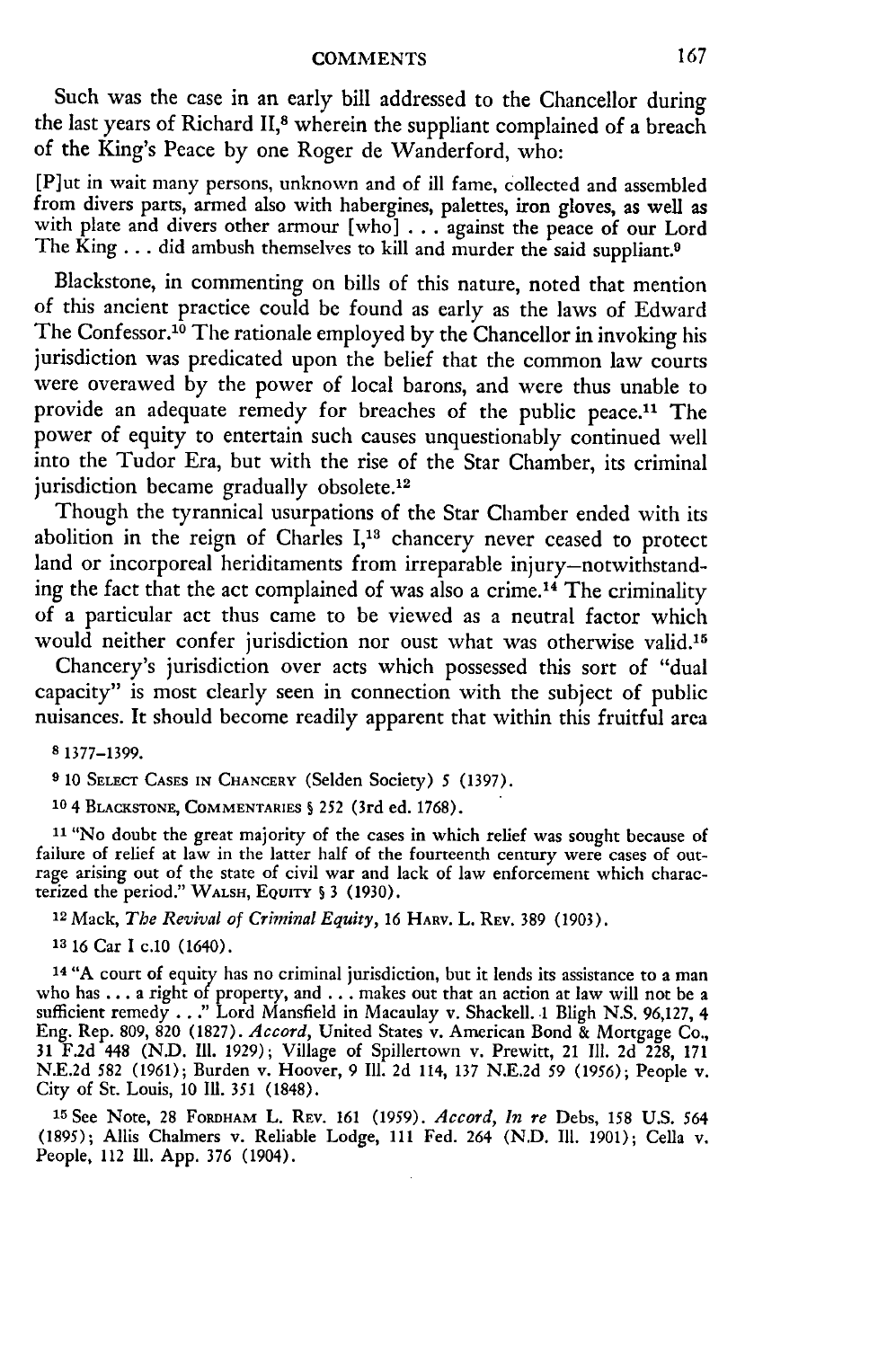of the law, lies the genesis for the modern development of "criminal equity." Although the concept of public nuisances may have well evolved today to a point which renders it incapable of definition, at common law they were considered to be:

[O]ffenses against the public, by either doing a thing which tends to the annoyance of all the King's subjects, or by neglecting to do a thing which the common good requires.<sup>16</sup>

Clearly then, at common law the public nuisance was viewed as an offense against society at large. The range of activities encompassed within this broad category of public wrongs was significant even in Blackstone's day. Included therein were purpestures, or interferences with the King's highway, lotteries, offensive trades and manufacturers, eavesdroppers, common scolds, and disorderly public places consisting of "disorderly inns or ale houses, bawdy houses, ... stages for rope-dancers, mountebanks and the like."<sup>17</sup>

The manner of contending with these public wrongs has been as varied as the range of activities themselves. In Coke's Reports it appears that there were two recognized ways to address a nuisance in that day: (1) by action, damages and removal; and (2) by self-help.<sup>18</sup> Where the nuisance was of the public variety, it was early established that the Crown could proceed directly by indictment in King's Bench,<sup>19</sup> or, in exceptional cases, by an information brought by the Attorney General.<sup>20</sup> Injunctive relief was obtainable as well, even during the reign of Elizabeth, and though such wrongs were first enjoined in the Court of Exchequer,<sup>21</sup> Chancery's jurisdiction later became supreme.<sup>22</sup> In addition to the foregoing, summary proceedings were later prescribed by statute, furnishing the People with an additional remedy in certain specified instances. Typical among these are the provisions contained in the Illinois Nuisance Act which provide for the enjoining and abatement of numerous public nuisances including houses of prostitution,23 as well as narcotics establishments.<sup>24</sup>

**16** 2 **RuSSELL, CRIMES** 1691 (8th ed. 1923).

**<sup>17</sup>**4 **BLACKSTONE,** *op. cit. supra* note 10, **S** 167.

<sup>18</sup> Baten's Case, 9 Co. 53b, 77 Eng. Rep. 810 (K.B. 1609). See also James v. Hayward, Cro. Car. 184, 79 Eng. Rep. 761 (K.B. 1631), wherein it was held that erecting a gate across the highway constituted a public nuisance, passing by might tear it down.

**<sup>19</sup>**Rex. v. Medlor, 2 Show. K.B. **36,** 89 Eng. Rep. 777 (K.B. 1677).

**<sup>20</sup>**2 **RUSSELL, CRIMES 1692** (8th ed. **1923).**

<sup>21</sup>Bond's Case, Moore 238, 72 Eng. Rep. **553** (Ex. 1587).

<sup>2</sup> 2 Mayor of London v. Bolt, 5 Ves. Jun. 129, **31** Eng. Rep. 507 (Ch. 1799); Coulson v. White, **3** Atk. 21, 26 Eng. Rep. 816 (Ch. 1743).

**28 ILL. REV. STAT. ch. 1001,** § **1 (1965). <sup>2</sup> <sup>4</sup> ILL. REv. STAT. ch. 100i, § 15** (1965).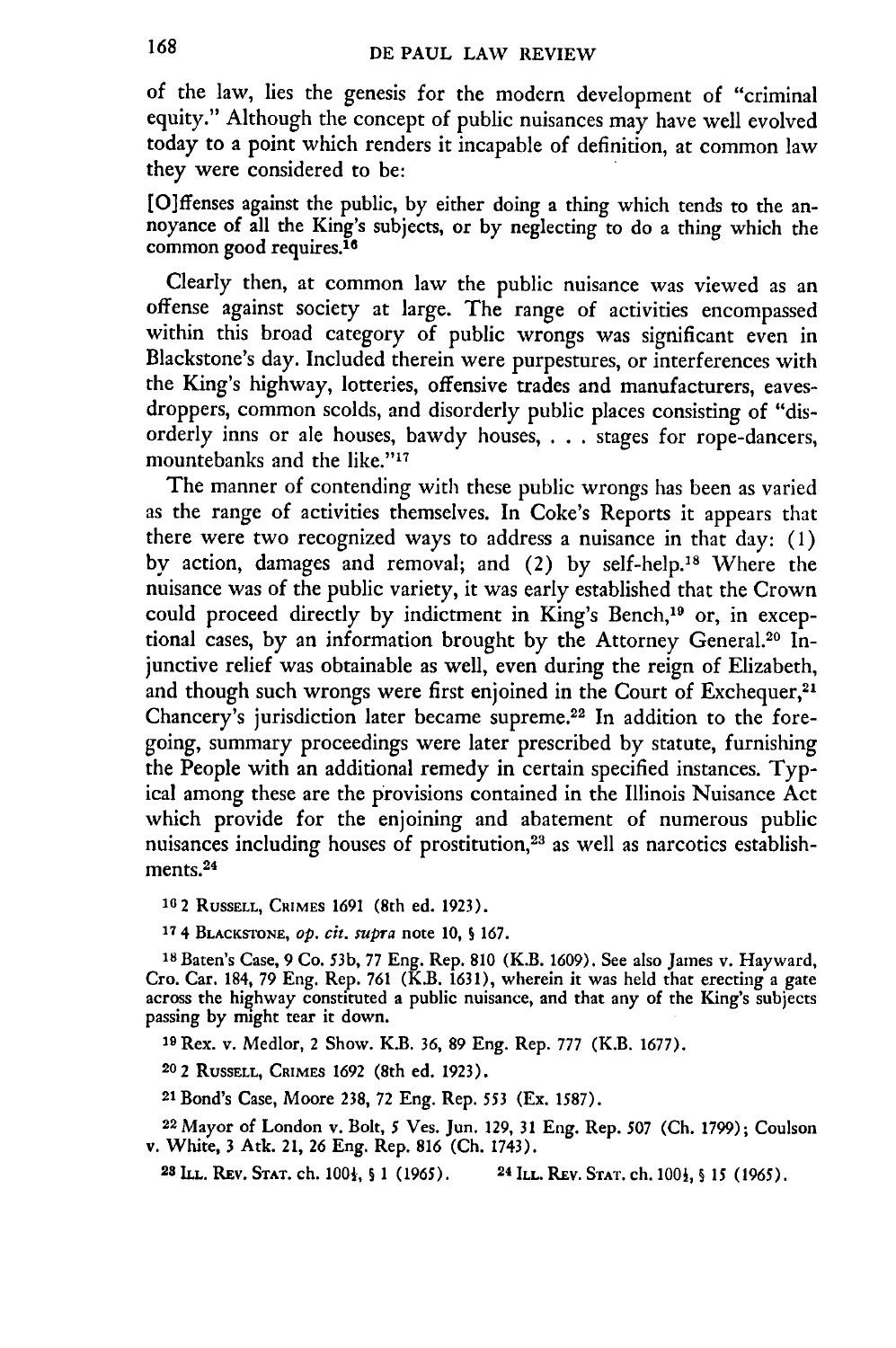It will be recalled that though the so-called "criminal jurisdiction" of equity ceased with the advent and rise of the Star Chamber, the Chancellor never ceased to invoke his jurisdiction where injury was threatened to property.25 Justifiable concern over property rights led to an artificial restriction upon equity's jurisdiction at an early date in this country. The origins of this narrow interpretation are clearly viewed in the case of *Attorney General v. Utica Insurance Company,"6* where the State of New York sought to restrain the business pursuits of an unincorporated banking association, which were being carried on in violation of a penal statute. In refusing the injunction the eminent Chancellor Kent declared:

If a charge be of a criminal nature, or an offense against the public, and does not touch the enjoyment of property, it ought not to be brought within the direct jurisdiction of this court **....** It is an extremely rare case, and may be considered, if it ever happened, as an anomaly, for a court of equity to interfere at all, and much less, preliminarily, by injunction, to put down a public nuisance which did not violate the rights of property, but only contravened the general policy.27

While it is true that the earlier English authorities relied upon by the Chancellor might superficially, at least, suggest this interpretation, upon closer examination, the thesis appears to have little merit.28 The contention that equity should extend its strong arm only where property rights were concerned had been rejected unequivocally by Lord Hardwicke some sixty-five years earlier when he recognized that in cases of public nuisance, equitable jurisdiction was "not confined to the particular property of the plaintiff, because it (a public nuisance) is in the nature of a terror to diffuse itself in a very extensive manner."29

Notwithstanding the criticism which issued as a result of the Chancellor's holding,<sup>30</sup> this decision admittedly did have considerable influence on later American cases, and resulted, on occasion, in an unwillingness by chancellors to enjoin as public nuisances situations which, though violative of the public order, were absent of any vestiges of property

<sup>25</sup>*Supra* note 14.

**26** 2 Johns. **Ch.** 371 (N.Y. 1817).

*27 Id.* at 378, 380.

**28 A** thorough analysis of the precedents cited by Chancellor Kent may be found in State v. Mobile, **5** Porter 279 (Ala. 1837). See also Caldwell, *Injunctions Against Crime,* 26 ILL. L. REv. **259** (1931).

**<sup>29</sup>***Anon.* 3 Atk. 750, 26 Eng. Rep. 1230 **(Ch.** 1752).

*80 Supra* note 28. Possibly the most absolute of rejections appears in State v. Crawford, 28 Kan. 518, *524* (1882) where the court declared: "Now, with all due deference to the vast learning and the eminent ability of the great chancellor, and with all proper<br>veneration for his memory and his name, we cannot follow this decision to its full and entire extent; for, unquestionably, the great weight of authority, as well as of reason, is against the doctrine seemingly enunciated therein."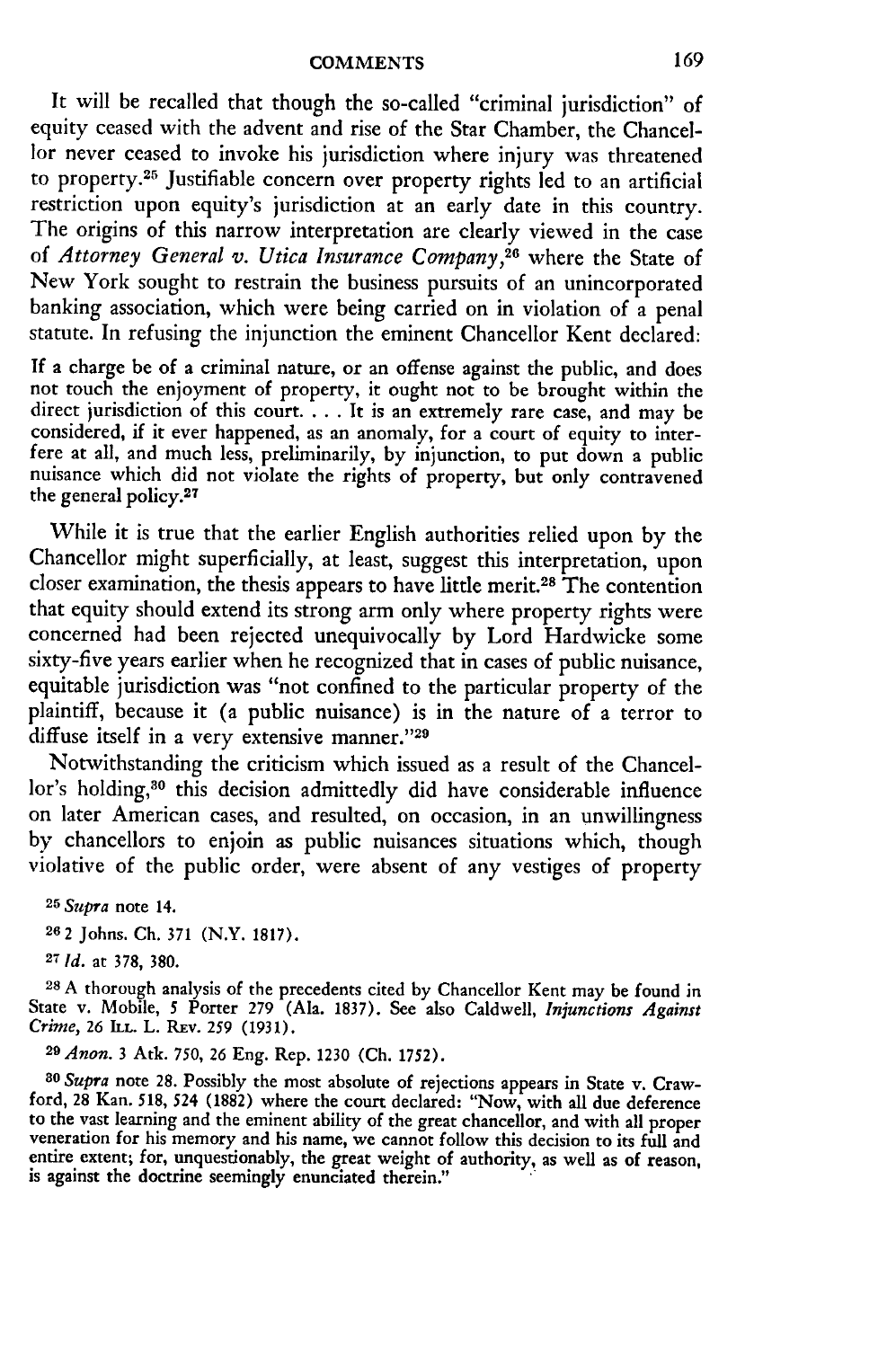rights.<sup>31</sup> In such cases the courts were content to view the subject of nuisances with this artificial and restricted gloss.

However, the growth and development of the public nuisance concept was not to be retarded by such a narrow interpretation, for the cases rejecting the property right requirement are legion. In order to promote a better perspective it might be wise to consider these holdings in a compartmentalized manner. In examining these cases it becomes readily apparent that the underlying rationale for invoking jurisdiction is based upon either the rights of the public at large or upon the inherent attributes of sovereignty. In reality, though, these two groups overlap considerably and thus the distinctions are oftentimes blurred.

Turning first to the public right theory, it is evident that in this approach the courts are referring to little more than the police power of the states. In determining whether a public right has been invaded it is not necessary that the entire community be touched; rather, it is sufficient that the act complained of interferes with those who came into contact with it in the exercise of common rights. Thus, where there are violations of the public health,<sup>32</sup> morals,<sup>33</sup> safety,<sup>34</sup> and welfare,<sup>35</sup> the courts will ipso facto consider these as public wrongs and enjoinable as such.

Considering now those cases which predicate equitable jurisdiction upon the presence of sovereign rights, the fundamental concept which obtains is a clear recognition of the state as a juristic person. In the landmark case of *In re Debs,36* an injunction was granted against the officers of the American Railway Union commanding them to cease and desist from boycotting the Pullman Car Company in Chicago. Following subsequent violations of the injunction, the defendants were held in contempt

31Dean v. State, **151** Ga. 371, 106 S.E. 792 **(1921);** Sheridan v. Colvin, 78 **111.** <sup>237</sup> (1875); State *ex rel.* Wood v. Schweickardt, 109 Mo. 496, 19 S.W. 47 (1891).

**<sup>32</sup>**People *ex rel.* Kerner v. Huls, *355* Il1. 412, 189 N.E. 346 (1934); refusal to submit cattle for tuberculin test; Gay v. State, 90 Tenn. *645,* 18 S.W. 260 (1891); keeping a hogpen.

**<sup>33</sup>**State *ex rel.* Sullivan v. Phoenix Say. Bank & Trust Co., 68 Ariz. 42, 198 P.2d 1018 (1948); illegal gambling; People *ex rel.* Thrasher v. Smith, 275 Ill. 256, 114 N.E. 31 (1916); maintaining a bawdy house; Stead v. Fortner, *255* **111.** 468, 99 N.E. 680 (1912); operation of tavern in violation of antisaloon law; City of Aurora v. Warner Bros. Picture Dist. Corp., 16 Ill. App. 2d 273, 147 N.E. 2d 694 (1958); obscene motion picture.

**<sup>84</sup>**City of Chicago v. Larson, 31 **111.** App. **2d** 450, 176 N.E.2d *675* (1961); refusal to permit inspection of a multiresidential building; Commonwealth v. McGovern, 116 Ky. 212, *75* S.W. 261 (1903); holding of an illegal prize fight. King v. Kline, 6 Pa. 318 (1847); harboring a vicious animal. State *ex rel.* Crow v. Canty, 207 Mo. 439, 105 S.W. 1078 (1907); illegal bullfight.

**35** State *ex rel.* Smith v. McMahon, 128 Kan. 772, 280 Pac. 906 (1929); Commonwealth *ex rel.* Grauman v. Continental Co. **275** Ky. 238, 121 S.W. 2d 49 (1938); State *ex rel.* Goff v. O'Neil, 205 Minn. 366, 286 N.W. 316 (1939); usurious practices.

**86 158 U.S.** *564* **(1895).**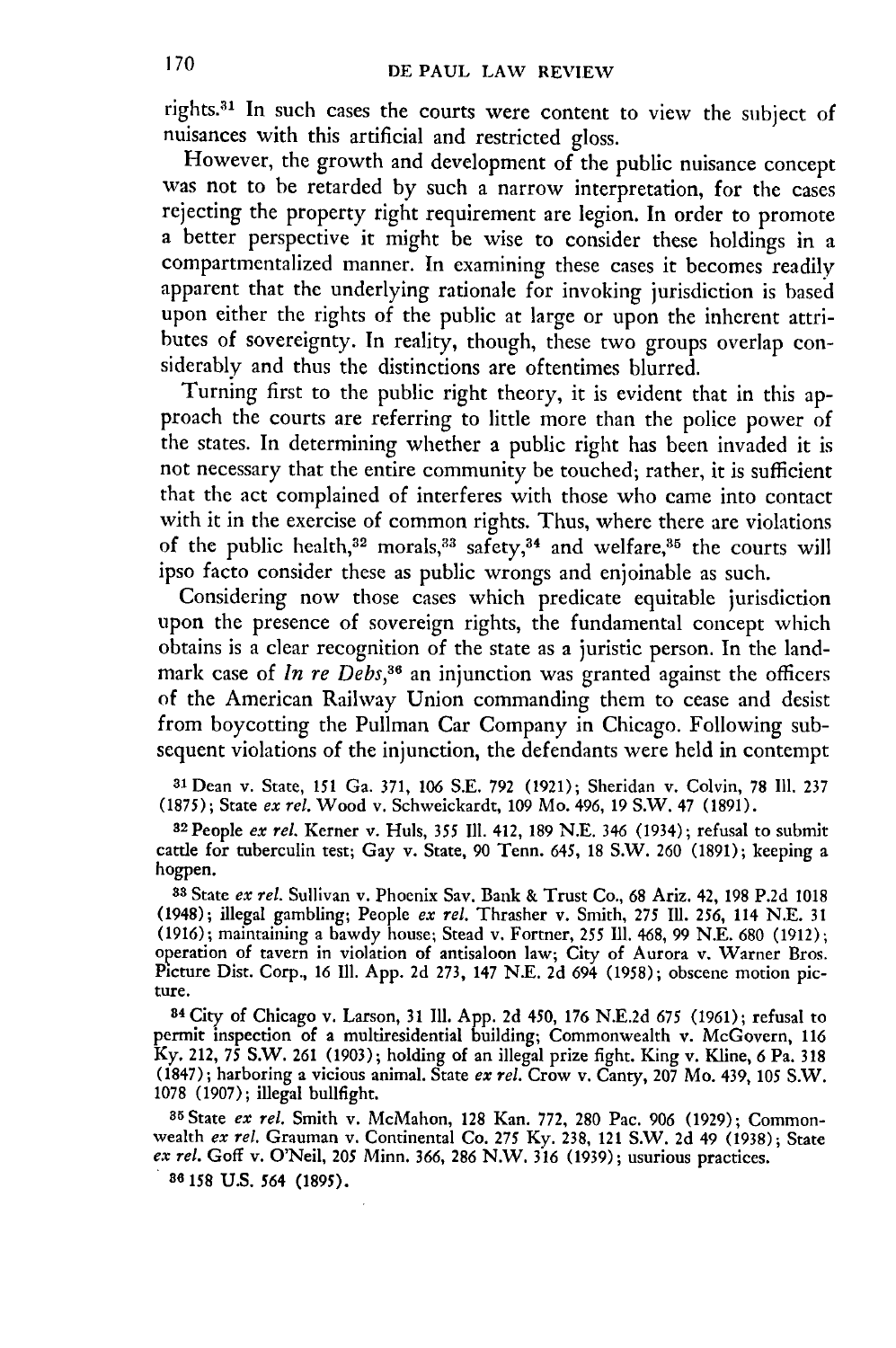and imprisoned for a period of six months. In denying the prisoners' petition for habeas corpus, the United States Supreme Court was singularly impressed by the great public injury which was likely to ensue. Though the Court hinted at the existence of the government's property right in the mails, instead, it chose to bottom its decision upon the theory that the exercise of such inherent attributes of sovereignty were basic to the very existence of government.

The concept of sovereign rights became more deeply entrenched in the years that followed Debs. In People v. Tool,<sup>37</sup> the state sought to enjoin certain election commissioners from engaging in a conspiracy which would inevitably result in a "pollution of the ballot box." The court, in granting the relief, recognized that the state, while acting in its sovereign capacity as *parens patriae,* had the right to invoke the power of equity to protect those citizens who were unable to act on their own behalf. The court then proceeded to comment:

[W]hile the writ of injunction may not be employed to suppress a crime as such, yet when the acts, though constituting a crime, will interfere with liberties, rights, and privileges of citizens, the state not only has the right to enjoin the commission of such acts, but it is its duty to do so.<sup>38</sup>

A similar line of reasoning was advanced by the California Supreme Court in the case of *In re Wood*.<sup>39</sup> There, the injunction had issued against the Independent Workers of the World to enjoin threatened violations of the Criminal Syndicalism Act. In rejecting the petitioners' argument that the injunction was invalid, the court, in recognizing the unique position of the state, declared "the government can obtain an injunction to restrain a public nuisance without showing any property right in itself."40

Having traced the development of the public wrong concept to its present expanded version, from the cases one may clearly discern a marked trend toward greater liberality in affording equitable relief. The broadening of the nuisance theory to include conduct which threatens public rights as well as acts which infringe upon the inherent attributes of sovereignty, has laid a sound basis for deployment of the injunctive weapon yet one step further. Considering the present boundaries of our chancery courts, it is submitted that it would be no drastic departure to invoke equity's jurisdiction in those cases where a concert of action exists by members of the criminal organization to defy the state or the public at large. The propriety of this proposition is founded upon well established precedents. The way is open; all that remains is a willingness to wake a slumbering giant.

| <sup>87</sup> 35 Colo, 225, 86 Pac, 224 (1905),  | <sup>39</sup> 194 Cal. 49, 227 Pac. 908 (1924). |
|--------------------------------------------------|-------------------------------------------------|
| <sup>38</sup> <i>Id.</i> at 237, 86 Pac. at 227. | $40$ <i>ld.</i> at 55, 27 Pac. at 910.          |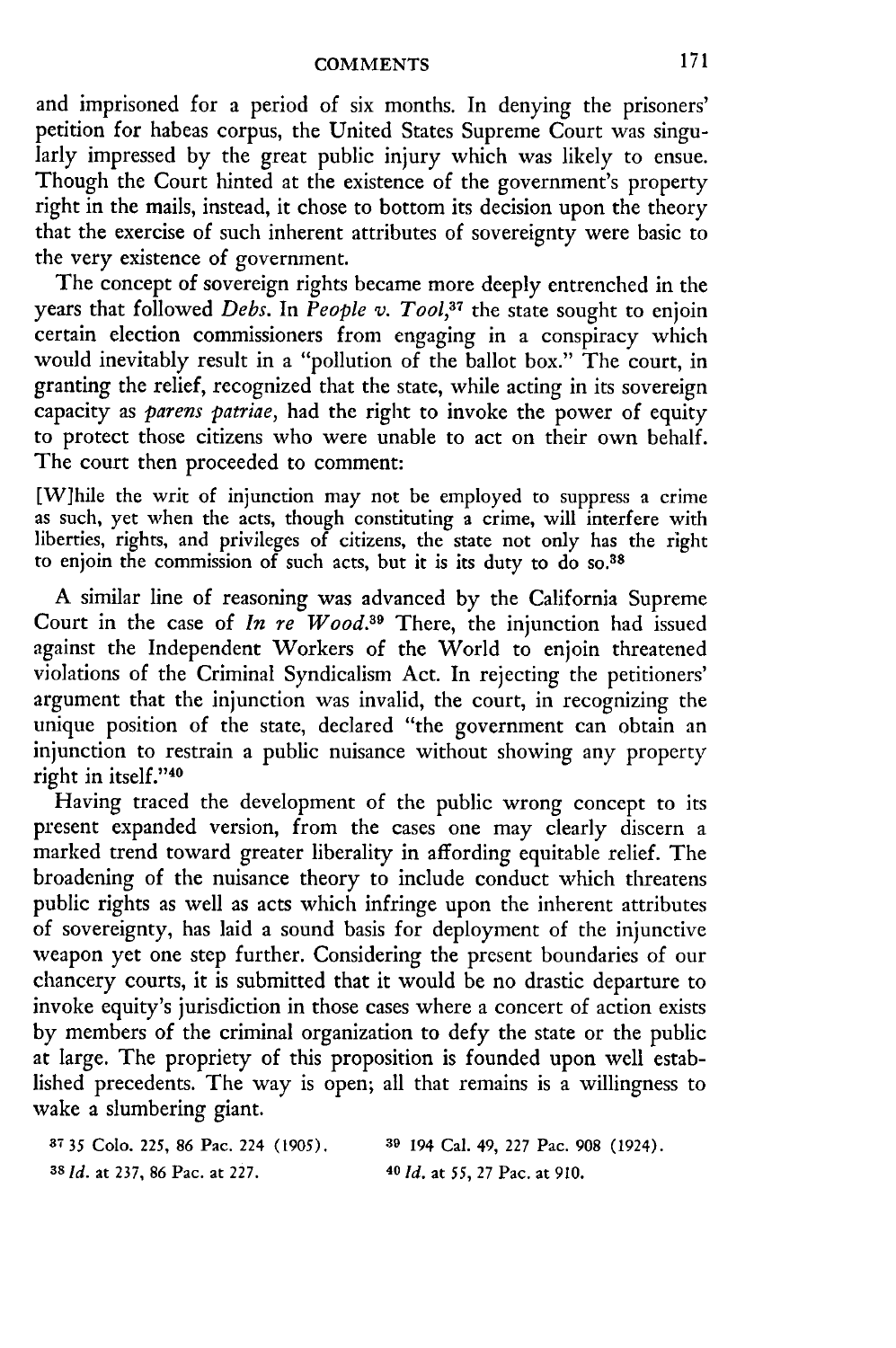#### PRACTICALITIES OF **DEPLOYMENT**

Having thus established that a sound jurisdictional basis for equitable law enforcement does indeed exist through the public wrong channel, it remains now to demonstrate that the injunction provides a practical solution to the threat of organized crime. In fashioning a workable theory, one must bear in mind that the nature of the criminal organization is such that alternative tactics are likely to be required to deal effective blows against the several echelons of syndicate personnel.<sup>41</sup> What is likely to be effective against those who are mere expendable troops, could well be utterly unavailing when directed against the generals.

Considering first those at the lower rungs of the syndicate ladder, it is clear that the strong arm of equity may be used to restrain such individuals from engaging in acts which are encompassed in the expanded public nuisance concept. Should they choose to ignore the order of the court, summary punishment would be readily available after the contempt is established. True, in jurisdictions such as Illinois this summary mode of relief is available pursuant to statute;<sup>42</sup> but even under our Nuisance Act, gambling operations escape completely the sanctions set forth therein. Certainly here lies a fruitful area for deployment of the injunctive weapons, and even though the individuals staffing such outposts will inevitably be but mere underlings in the criminal hierarchy, the impact will be keenly felt. Disruptions in the day to day gambling activities would impose economic sanctions by stopping the flow of illegal dollars, as well as requiring manpower additions to replace those whose activities had been enjoined.<sup>43</sup>

The management levels of organized crime, however, pose a different sort of problem altogether-the problem of dealing with those individuals who are physically far removed from the situs of illicit operations. If the virtual immunity of the principals is to be negated, a theory must be employed which will link these individuals with those activities sought to be enjoined. Recognizing that any successful syndicate operation requires a concert of action among those who seek to defy the state's authority, the key to effective relief might very well lie in utilization of the conspiracy concept. The great public injury would still constitute the gravamen of the action,<sup>44</sup> but by adding to it the conspiracy element, an effective weapon would be on hand to bring to justice those who have long been regarded as untouchable.

**<sup>41</sup>**Johnson, *Organized Crime: Challenge to the American Legal System. 53* J. CRIM. L. 399 (1962).

<sup>42</sup>*Supra* note 22. *48 Supra* note 41.

**<sup>44</sup>**Revert v. Hesse, 184 Cal. 295, 193 Pac. 943 (1920); Phelan v. Atlantic National Bank of Boston, 301 Mass. 463, 17 N.E.2d 697 (1938); Roche v. Blair, 305 Mich. 608, 9 N.W.2d 861 (1943).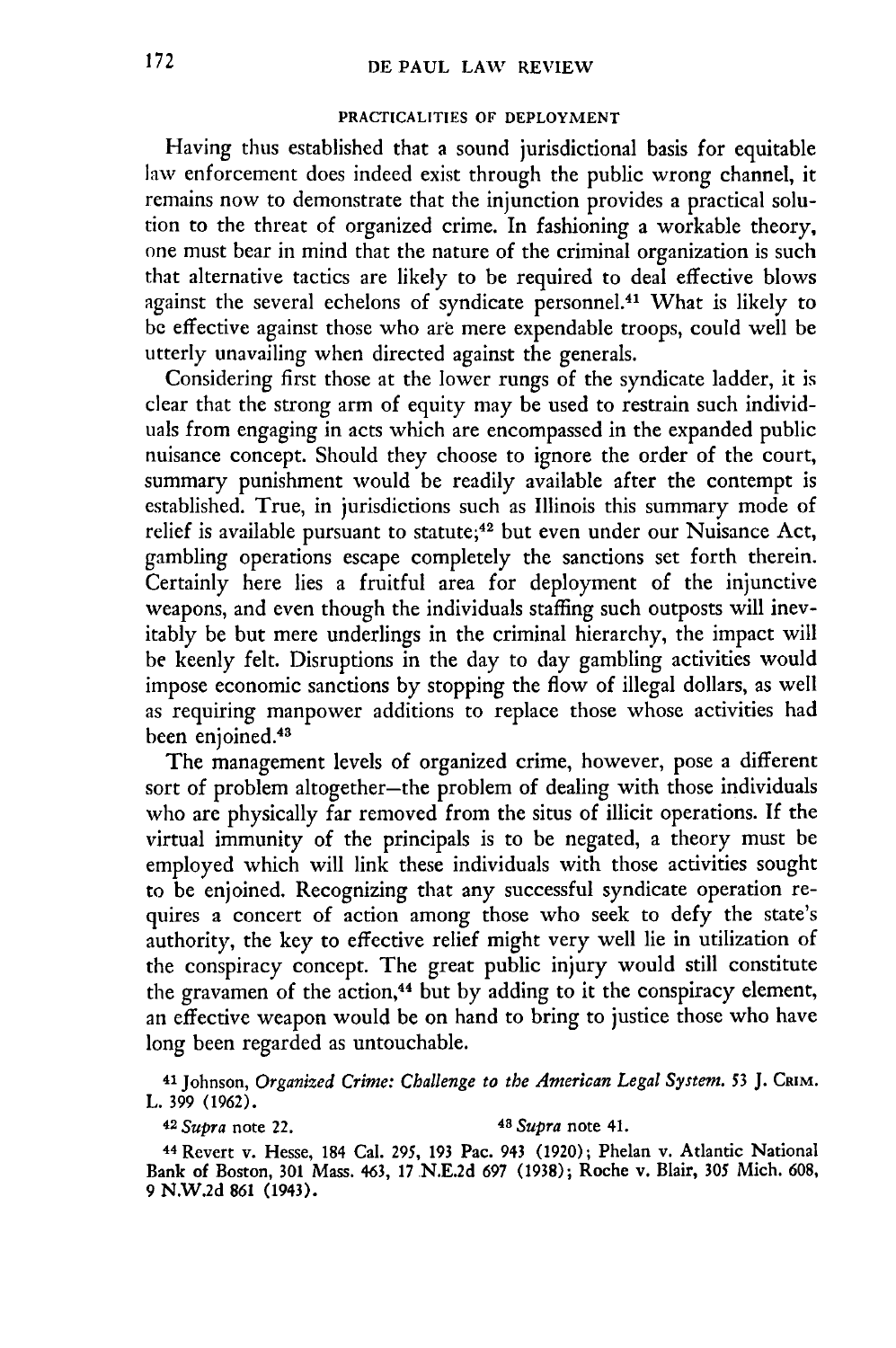To accomplish this result would involve a relatively simplified procedure. Once the Attorney General, State's Attorney, or other proper public official has determined that sufficient grounds exist, a verified complaint would be filed in chancery seeking injunctive relief against the particular public wrong. In the case of gambling houses the complaint would name not only the premises, but all who are suspected, even minutely, of any connection with such illicit operations. A similar form of complaint could be utilized against the juice racketeers, except here there would be little likelihood of sighting in on any particular premises. In any event, as long as specific facts are set out which constitute the conspiracy, the complaint would not, in this writer's opinion, be open to attack. <sup>45</sup>

Should the defendant fail to file an answer or any plea, the issuance of a temporary injunction could be determined solely upon the sufficiency of the complaint.46 It is well settled that an applicant for a temporary injunction is not required to make out a case that in all events will entitle him to ultimate relief; it is sufficient that the party seeking such relief merely raise a fair question of the existence of such right.<sup>47</sup> Furthermore, in those jurisdictions which have verification requirements similar to that contained in the Illinois Civil Practice Act,<sup>48</sup> where the complaint is verified every subsequent pleading must be verified as well unless excused by the court.<sup>49</sup>

Assuming, as is likely, that the defendant files his answer and a hearing on the merits follows, this being a civil action, the plaintiff would be required to prove his case by a mere preponderance of the evidence, rather than beyond a reasonable doubt.<sup>50</sup> Unlike a criminal proceeding there would be no presumption of innocence to aid the offender, and the law traditionally affords great latitude in the admission of circumstantial evidence tending to establish a conspiracy.<sup>51</sup>

Faced then with a less stringent burden of proof requirement, the state's

**<sup>45</sup>**Mendenhall v. Stewart, 18 Ind. App. 262, 47 N.E. 943 (1897); Wells v. Houston, 23 Tex. Civ. App. 629, *57* S.W. 584 **(1900).**

<sup>4</sup> 6 Dunne v. County of Rock Island, 273 M. *53,* 112 **N.E.** 342 (1916).

**47** Nestor Johnson **Mfg. Co.** v. Goldblatt, **371 111.** 570, 21 **N.E.2d** 723 (1939); Weingart **v.** Weingart, 23 **111.** App. **2d** 154, 161 N.E.2d 714 (1959). **<sup>4</sup> <sup>8</sup> ILL. REV. STAT.** ch. **110,** § 35 (1965).

**<sup>49</sup>**Capital Records, Inc. **v. Vee Jay Records,** Inc., **47 11. App. 2d** 468, 197 N.E. **2d** 503 (1964).

**50 9 WIGMORE, EVIDENCE §** 2498 **(3rd ed.** 1940). See **also,** State v. Froelich, 316 Ill. **77,** 146 **N.E.** 733 (1925); Chase v. Proprietors of Revere House, **232** Mass. 88, 122 N.E. **162 (1919).**

**<sup>51</sup>**Clune v. United States, **159** U.S. **590** (1895); United States v. General Electric Co., **82** F. Supp. **753 (D.** *N.* **J.** 1949); Rent-a-Car Co. v. Globe and Rutgers Fire Ins. Co. 161 Md. 249, 156 Atl. 847 (1931).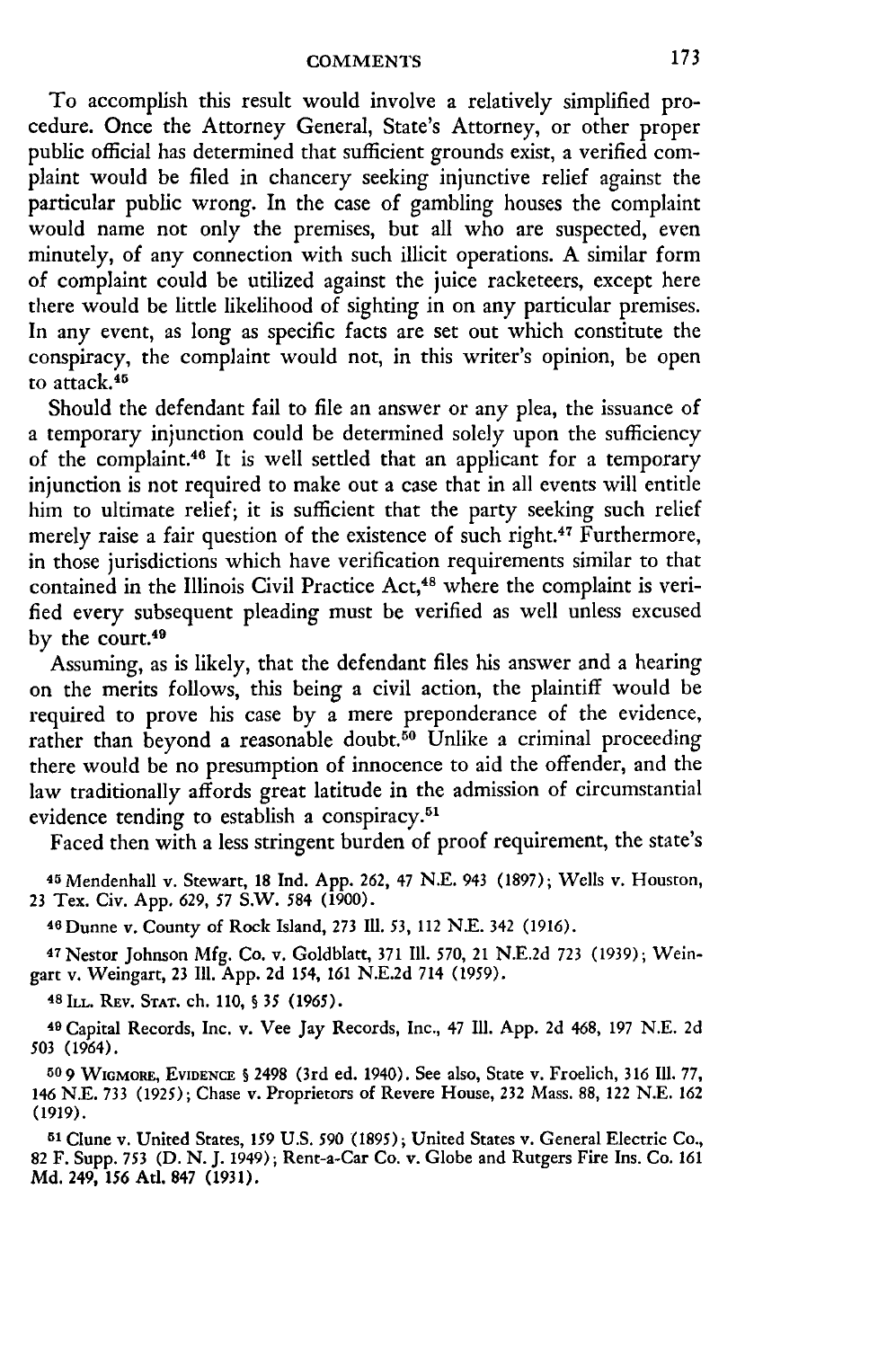prospects of obtaining the desired relief would be greatly enhanced. Where proceeding, for example, against a house of prostitution, the general reputation of the establishment as a house of ill fame is sufficient to warrant the issuance of the injunction. Specific acts of lewdness or prostitution need not be introduced **by** the People.52 In proving the conspiracy element the state would be aided considerably **by** the rule which allows admissions of co-conspirators to be used against each other.53 Tangible evidence such as books, records, etc., might be obtained through ordinary discovery methods, 54 and their production could not be thwarted **by** a reliance upon the fifth amendment, except in certain restricted circumstances.<sup>55</sup>

The speed with which the injunctive weapon may issue would serve to cause no small degree of apprehension in the hearts of the offenders. There would, of course, be no expectation of a prolonged jury trial, nor would there be any protection forthcoming from those constitutional provisions which apply to criminal prosecutions.<sup>56</sup> Should the injunction fail to deter the defendants from engaging in the conduct proscribed, contempt proceedings would be commenced. Since the contempt would be founded upon the defendant's refusal to obey the lawful command of the Chancellor it would be of a civil nature.<sup>57</sup> Thus, this second stage would be absent as well as any requirement of jury trial,<sup>58</sup> or proof of guilt beyond a reasonable doubt.<sup>59</sup>

From the foregoing analysis it may be seen that the Chancellor is placed in the rather unique position of being able to distribute preventative justice **by** enjoining threatened acts, as well as those currently in progress. As the able justice Story once observed: **"[B]y** a perpetual injunction the remedy is made complete through all future time. . . .<sup>760</sup> To accomplish this result would require only that certain illicit acts be approached as

**52** Balch v. State, *65* Okla. 146, 164 Pac. **776 (1917).**

**<sup>53</sup>**4 **WGMORE, EVIDENCE § 1079** (3rd ed. 1940). See also United States v. Lev, **276 F.2d** *605* (2nd Cir. **1960),** *cert. denied,* **363 U.S. 812 (1961).**

**54 ILL. REv. STAT.** ch. **110, S 101.17 (1965).**

**55** Though the privilege against self-incrimination would apply where an individual is required to produce records which incriminate him, the privilege would not likely extend to the other representatives of a collective group. **8** WIGMORu, **EVIDENCE** § **2259(b)** (3rd ed. 1940).

**56 See** Black, *The Expansion of Criminal Equity Under Prohibition. 5* Wisc. L. **REv.** 412 **(1930),** wherein the author lists six federal constitutional guarantees, in addition to the right of trial by jury, which are bypassed through the deployment of "criminal equity."

**<sup>57</sup>**Shillitani v. United States, 384 **U.S.** 364 (1966). **58** *Ibid.*

**<sup>59</sup>**People *ex.* rel. Hook v. Buconich, 277 **I11.** 290, 115 N.E. **185** (1917).

**60** 2 STORY, **EQUrTY JURISPRUDENCE 5** 924 (1836).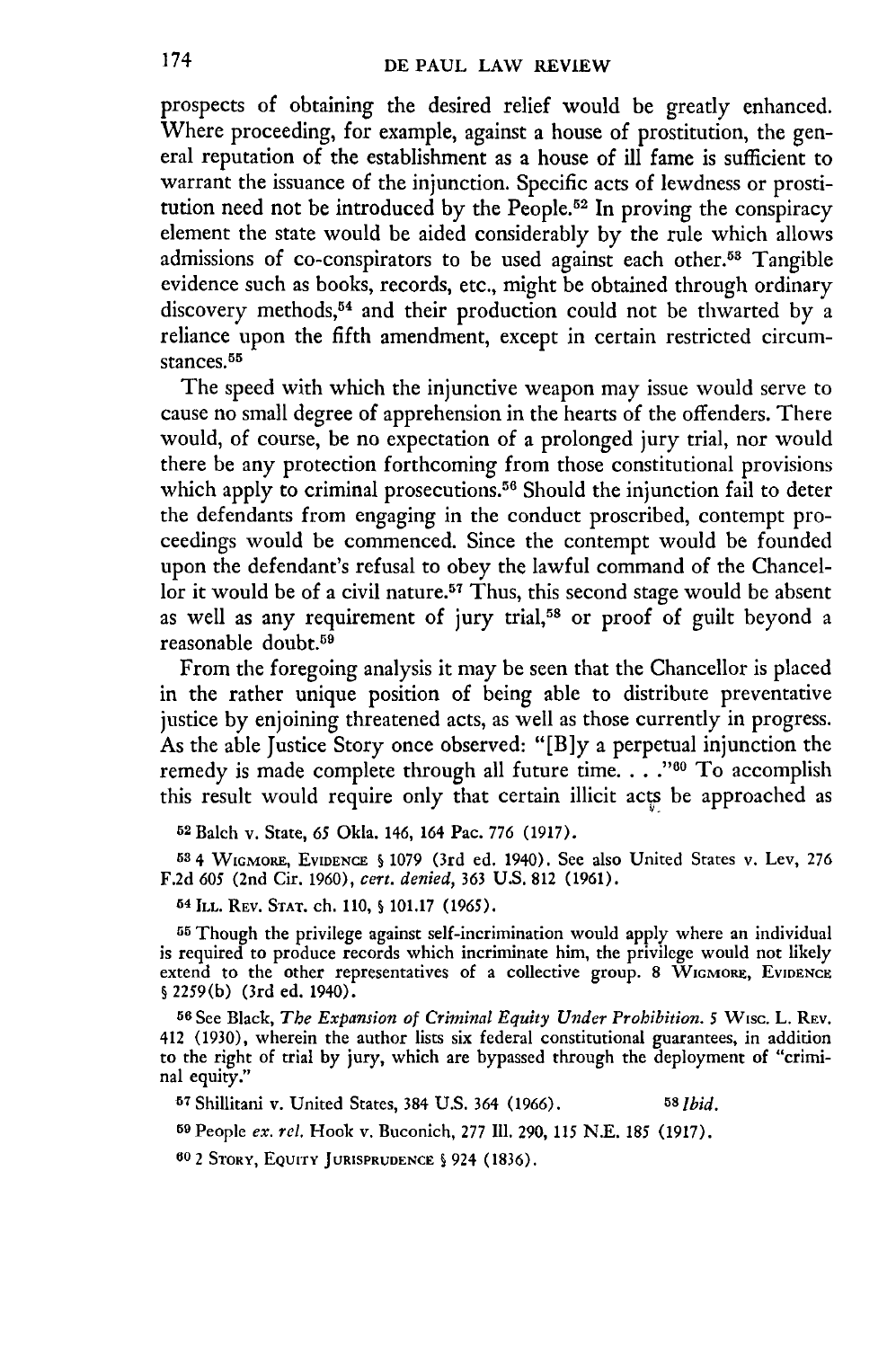public nuisances rather than as crimes. The tactical change suggested appears to be amply justified in light of the potential yield. The weapon is ready and available; all that is needed is a willingness to use it.

#### **MEETING THE OBJECTIONS LIKELY TO ENSUE**

Since objections to the deployment of the injunctive weapon would be legion, the remaining section of this paper will be devoted to meeting the criticism likely to develop from its use. Considering first those objections which might be viewed as jurisdictional in nature, some will no doubt voice alarm in what has been labelled a revival of "the ancient grudge betveen Coke, the common law incarnate, and Ellesmere, the Keeper of the King's Conscience."<sup>61</sup> The argument will be advanced that the expansion of the public nuisance concept constitutes an unwarranted intrusion into the area of criminal law.62 In reply to this sort of objection, it will be recalled that in the first section of this paper, the jurisdictional foundations were clearly laid, with care taken to show that in the case of public wrongs the criminality of a particular act has achieved a neutral status. Therefore, the argument has little merit; for to permit this neutrality to oust jurisdiction which is otherwise valid, surely seems as objectionable as allowing it to confer jurisdiction.

The contention will also be made that traditionally equity does not become embroiled in matters of this nature, and that its well recognized boundaries must be respected. Objections of this sort have their origin in the rather static interpretation of equity announced nearly a century and a half ago **by** Lord Eldon, when he declared:

The doctrines of this Court ought to be as well settled and made as uniform almost as those of the common law, laying down fixed principles, but taking care that they are to be applied according to the circumstances of the case.<sup>63</sup>

The question thus arises as to whether equity should be bound rigidly by a strict adherence to the doctrine of stare decisis, or allowed to develop new remedies to meet the demands of a society far removed from the England of Lord Eldon's day. When equity is viewed in its proper perspective it is difficult indeed to ignore its historical justification which looked to the chancery as a means of alleviating the rigidity and technicalities inherent in the common law. Certainly, the day for making precedents has not passed; for were this to be so, the value of equity would be more imagined than real.

**<sup>61</sup>***Supra* note *56,* at 412.

**<sup>62</sup>**In Simpson, *Fifty Years of American Equity, 50* **HARV.** L. REv. 171, 228 **(1936),** the author criticized what he interprets as "a spurious expansion of the public nuisance concept. .. **."** See also, Hedden v. Hand, 90 N.J.Eq. **583, 107** Atl. **285 (1919).**

**63** Gee v. Pritchard, 2 Swans. 302, 414, 36 Eng. Rep. 670, 674 (Ch. 1818).

 $\epsilon_{\rm m}$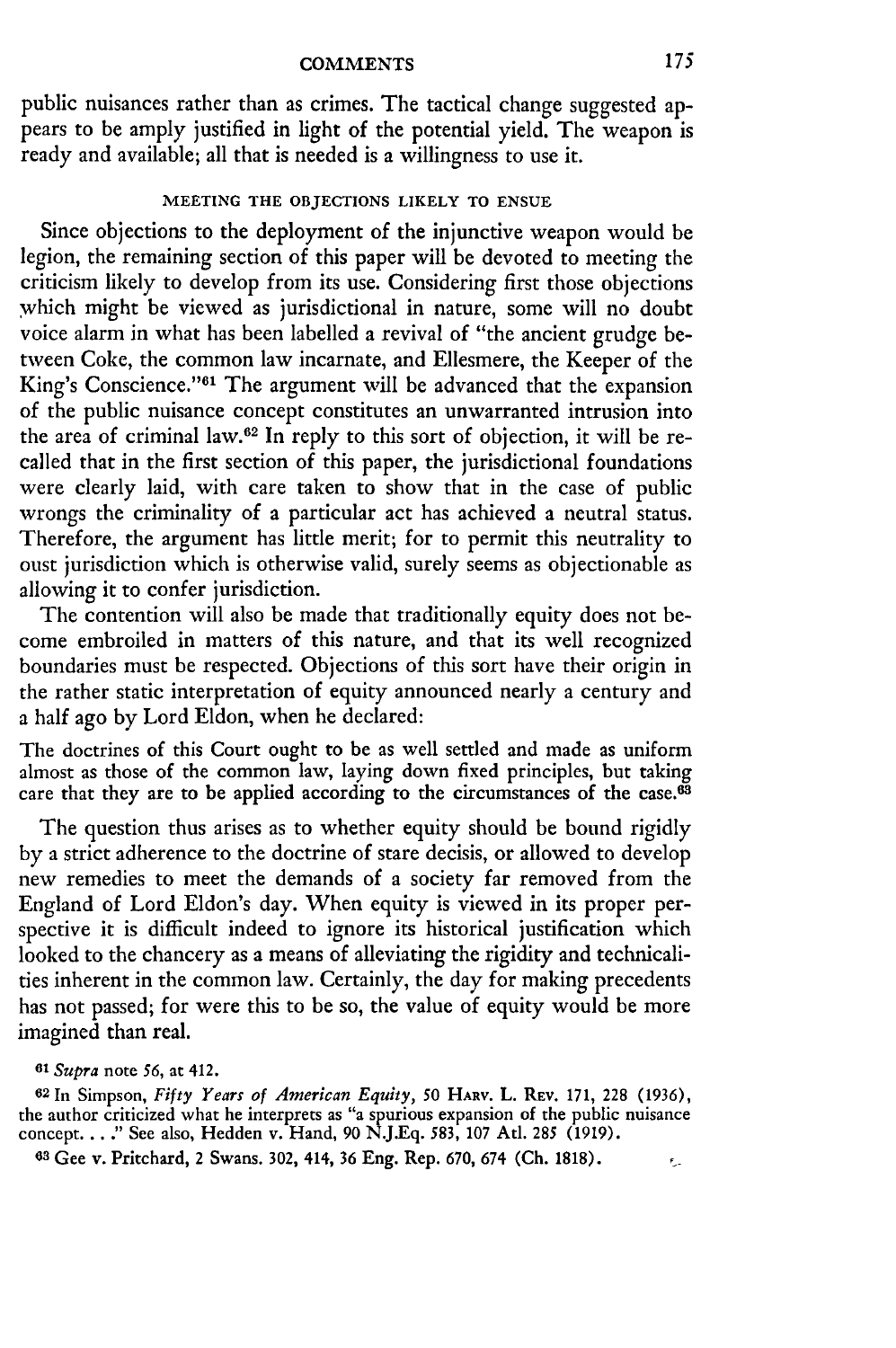Is this to suggest then, that equity's jurisdiction knows no bounds other than the Chancellor's subjective interpretations of the *jus naturale?* Notwithstanding that propositions of this sort have been regarded as bordering upon blasphemy by commentators such as Story, $64$  support for this thesis may be found in no less an authority than the esteemed Professor Chafee.<sup>65</sup> It is the contention of Chafee that equity jurisdiction is not truly jurisdictional in nature, but is merely a conglomeration of self-imposed rules which should be treated merely as reasons for coming into equity-and nothing more. In arriving at this conclusion heavy emphasis is placed upon the "single court theory" wherein the merger of law and equity is viewed as obliterating the historical jurisdictional distinctions between Chancery and King's Bench. Regarding the separate court of chancery as "extinct as the separate estate of a married woman,"<sup>66</sup> Chafee argues that an enlightened judge should:

[A]bandon the notion that the two sides of Westminster Hall survive in his courtroom. It is like saying that he has power to decide the dispute when he crosses his left leg over his right, and no power at all when his right leg is on top. Either the court has power or it does not; and if it has power it has it all day long, regardless of the label put on the particular suit. $67$ 

Though the learned professor is quick to admit that his position is clearly opposed to distinguished authority, he is able to formulate a cogent argument in support of his stand. This is best seen in his analysis of the traditionally accepted rule that equitable jurisdiction will not obtain where the aggrieved party may secure an adequate remedy at law. Chafee forcefully contends that an examination of the authorities points to no instance where the adequacy of a legal remedy was held to make a decree for equitable relief void on collateral attack.<sup>68</sup> The conclusion reached is that as long as the court has jurisdiction of the subject matter and over the parties, nothing further is required.

Admittedly, the Chafee thesis represents the minority view and would

<sup>64</sup>"If, indeed, a Court of Equity in England did possess the unbounded jurisdiction, which has been thus generally ascribed to it **.** .. freeing itself from all regard to former rules and precedents, it would be the most gigantic in its sway, and the most formidable instrument of arbitrary power, that could well be devised." 1 STORY, EQUITY **JURISPRUDENCE S** 19 (1836).

**65** CHAFEE, SOME PROBLEMS OF EQUITY 296-380 (1950). The material to which reference is made was originally delivered **by** the professor in conjunction with the Thomas M. Cooley Lectures at the University of Michigan Law School. Additional support for this thesis may be found in CLARK, EQUITY  $\S 8$  (1919).

**66 CHAFEE,** *Op. cit. supra* note *65,* at 306. **67** *1d.* at 339.

**6s** Support for this proposition is found in Stout v. Cook, 41 **Ill.** 447 (1866), where the court **held** that failure to raise the adequacy of legal remedy objection at the onset, resulted in a waiver.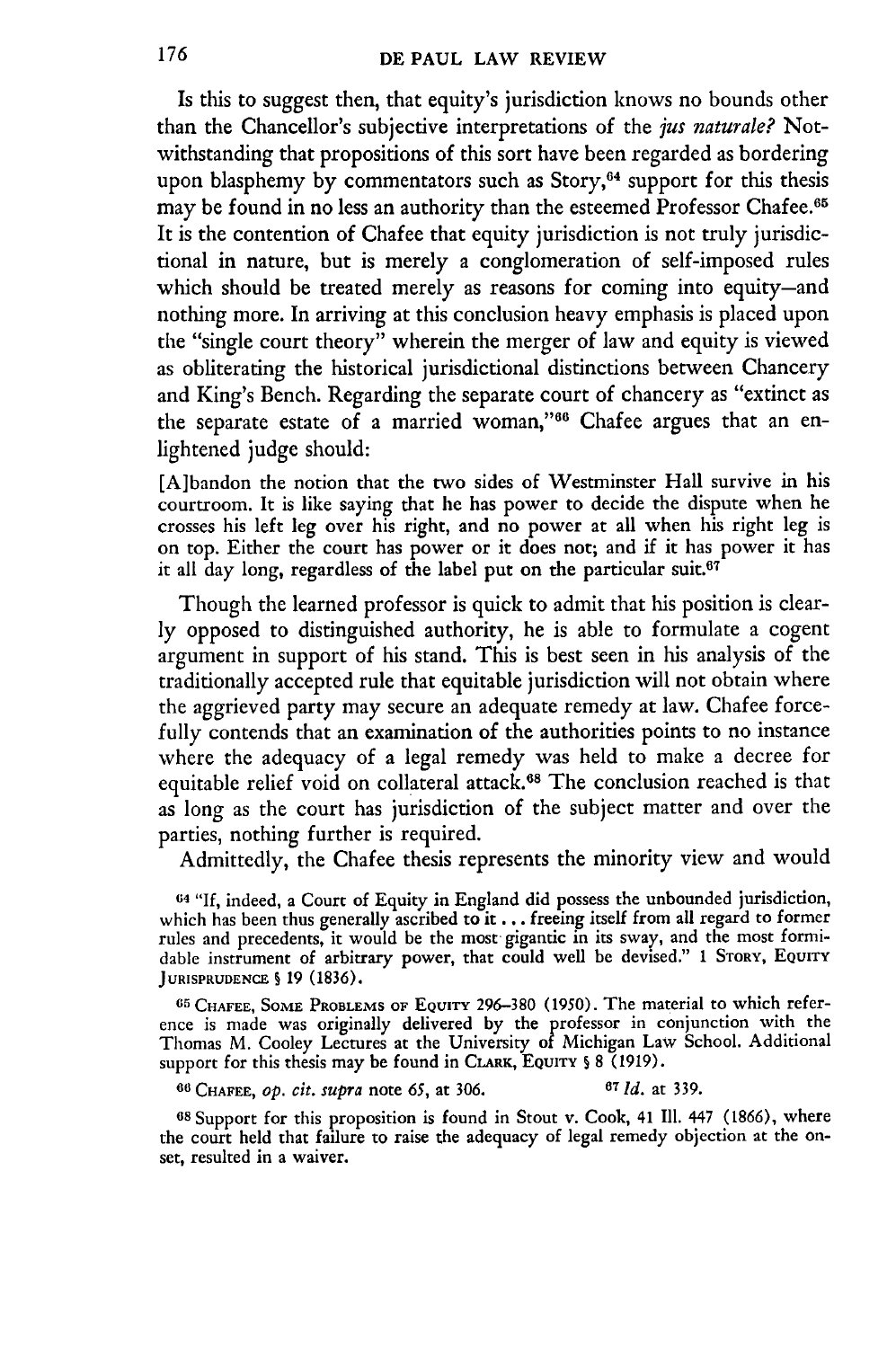be most unpalatable among those who subscribe to the traditionalist school. It should be understood, however, that one need not embrace this extreme position in order to disarm the jurisdictional arguments. On the contrary, such attacks may be met even where the absence of an adequate remedy at law is viewed as the ultimate test of equity jurisdiction.

Satisfaction of the inadequate remedy at law requirement may be easily accomplished through several alternate channels. One avenue available to the People is the persistent offender doctrine which capitalizes upon the defendant's continued defiance of the law. This theory was employed by the state in *People ex rel Dyer v. Clark,69* where the defendant had been convicted and fined on numerous occasions for the maintenance of a bawdyhouse. Recognizing that the defendant's illicit callings would continue indefinitely upon mere payment of a token fine, it was held that no effective remedy at law existed. The Illinois Supreme Court poignantly expressed its opinion of constant offenders in the later case of *People ex rel Kerner v. Hulls,70* wherein the state sought injunctive relief against a rccalcitrant farmer who repeatedly refused to submit his cattle for mandatory tuberculin tests. Unimpressed by the availability of criminal sanctions, the court said:

This court has never regarded a criminal prosecution which cannot prevent the continuance of a nuisance as a complete and adequate remedy for a wrong inflicted on the people.<sup>71</sup>

The absence of an adequate legal remedy might secondly be established upon a showing that a multiplicity of suits would be required at law in the event equity's jurisdiction did not obtain. This theory found acceptance by the Minnesota Supreme Court in *State v. Red Owl Stores, Inc.<sup>72</sup>* In this case the defendant corporation had urged its numerous retail outlets and subsidiaries to engage in wilful violation of a statute which prohibited unlicensed sales of drugs and patent medicines. In awarding injunctive relief the court advanced the proposition that an adequate legal remedy could hardly be said to exist where upwards of two-hundred separate actions would be necessary to enforce this public health measure.

Finally, the third available approach is centered in the irreparable damage theory which puts in issue the likelihood of imminent public injury "before the tardiness of the law could reach it."73 Utilization of this theory was successfully made by the Attorney General in *United States v.*

268 **111** 156, 108 N.E. 994 (1915). 355 **TH.** 412, 189 N.E. 346 (1934). **1 Id.** at 417, 189 N.E. at 349. 72 253 Minn. 236, 92 N.W.2d. 103 (1958). City of Georgetown v. Alexandria Canal Co., 37 U.S. (12 Pet.) 91, 98 (1838).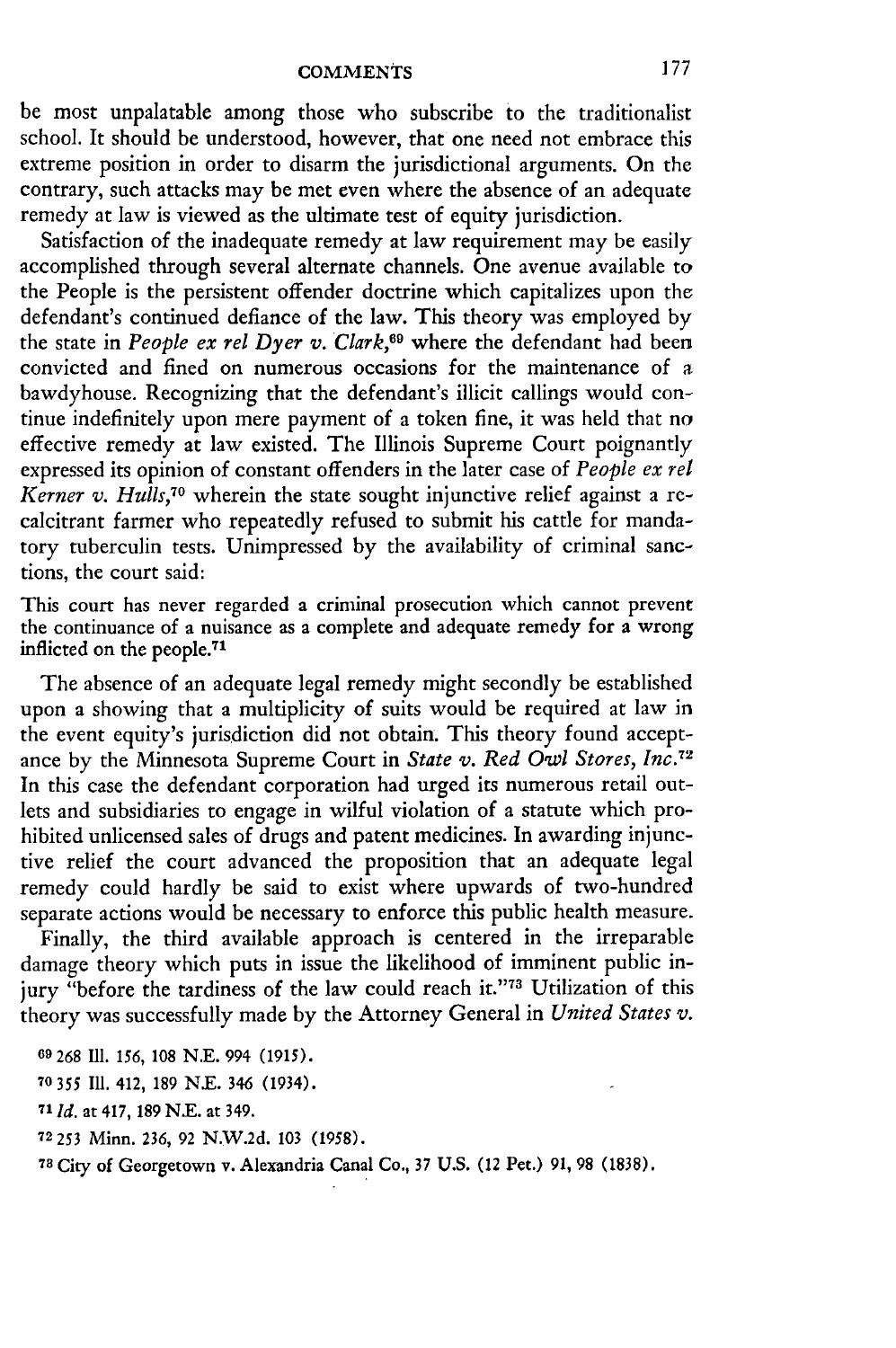*American Bond & Mortgage Co. <sup>74</sup>*Here, an injunction issued to restrain the defendant from making unlicensed radio broadcasts. The court in this case was understandably impressed by the fact that the long arm of justice would not attach until the mischief had long been accomplished.

In concluding this matter of adequate legal remedy, it should be understood that this jurisdictional test is not at all synonymous with the problem of inadequate modes of law enforcement. Specifically, it has been held to be of no jurisdictional consequence that local authorities refuse to enforce the law;<sup>75</sup> that local juries fail to convict;<sup>76</sup> or that criminal courts do not seek to impose heavy penalties.<sup>77</sup>

A second possible ground of objection concerns the effectiveness of equitable relief in relation to the evil we seek to abate. It has been suggested that the injunctive weapon provides no additional sanction in that the criminal law already forbids the identical act which forms the basis for the intervention of equity.78 This nearsighted approach overlooks the fact that through the injunction a personal message is conveyed to the offender. Whereas the criminal law as such addresses itself to all of society, the injunction singles out the defendant and speaks in unmistakable terms to him alone.

The third group of objections is most clearly viewed in reference to those constitutional and procedural safeguards which traditionally afford protection to the criminally accused. The charge no doubt would be made that the expansion of equity's jurisdiction serves to further erode our cherished rights of jury trial. Hopefully, this question was answered above;79 but, in the event any doubts remain, it should be emphasized once again that the constitutional right of trial by jury does not extend to matters which are cognizable in chancery.<sup>80</sup>

Considering now the matter of punishment, admittedly the spectre of double punishment is no bogeyman. It is entirely within the realm of pos-

**74** 31 F.2d 448 **(N.D. 111.** 1929).

**<sup>75</sup>**State v. O'Leary, 155 Ind. 526, 58 N.E. 703 (1900); Powers v. Flansburg, 90 Neb. 467, 133 N.W. 844 (1911); Vera v. Robinson, 16 S.W. 2d 860 (Tex. 1929). A contra view obtains in Illinois where "if ordinary methods are ineffective or officials disregard their duties and refuse to perform them, the court ought to apply the strong and efficient hand of equity and uproot the evil." Stead v. Fortner, 255 Ill. 468, 479, 99 N.E. 680, 684 (1912).

<sup>76</sup> People *ex rel.* Bennett v. Laman, 277 N.Y. 368, 14 N.E.2d 439 (1938)

**<sup>77</sup>**Attorney General v. Harris, (1959) 2 All E.R. 393 (Ch.).

**786** B.U.L. REv. 128, 131 (1926). *<sup>7</sup> OSupra* notes *56* and **58.**

**<sup>80</sup>**"A man charged with the commission of a crime has a constitutional right to a trial by jury, but a man who has not yet acted, but who merely proposes to commit an act which is not only criminal in its character, but also flagrantly offensive as a public nuisance, has no constitutional right to commit the act in order that he may thereafter enjoy the constitutional right of trial by jury." State *ex rel.* Crow v. Canty, 207 Mo. 439, 460, 105 S.W. 1078, 1085 (1907).